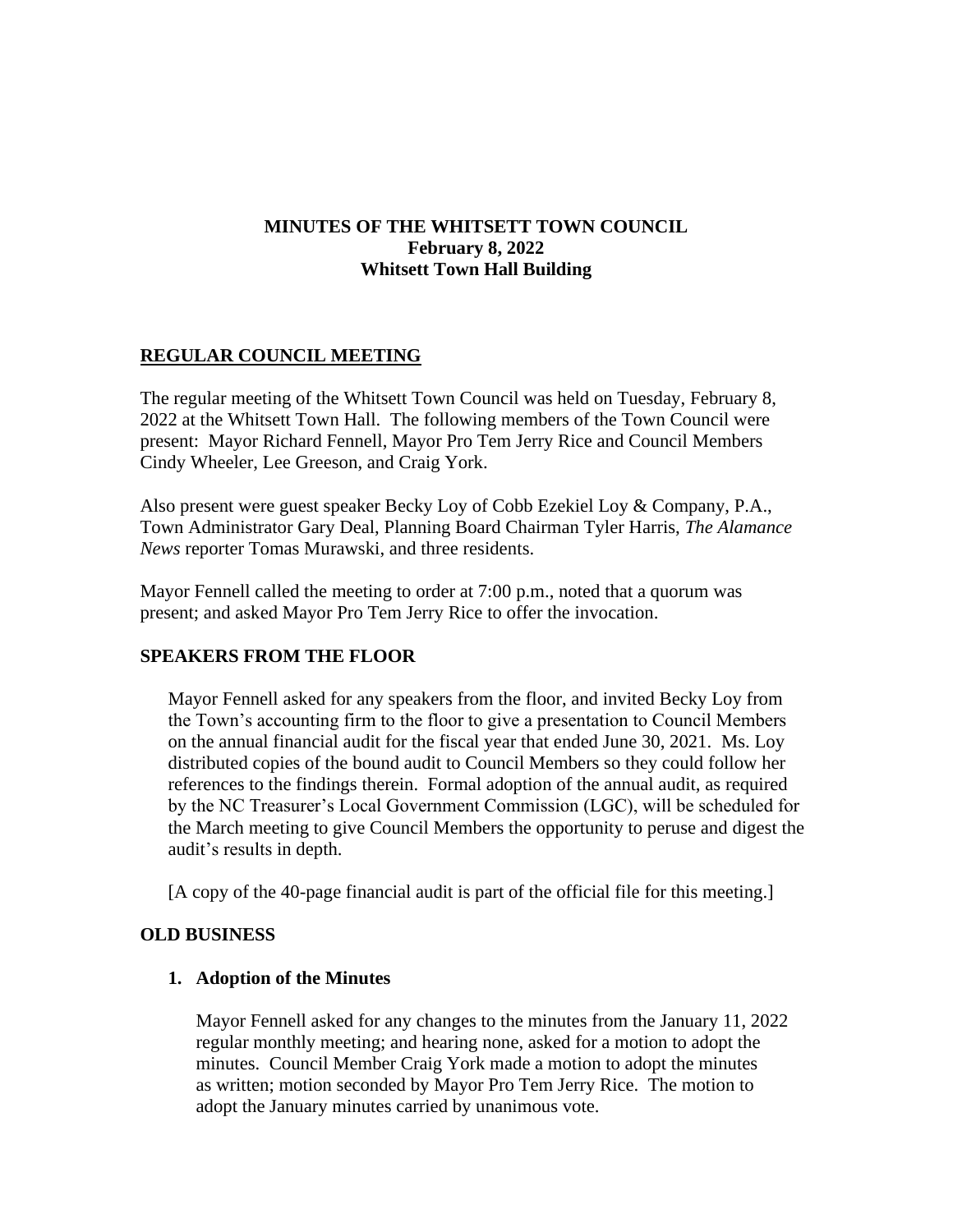## **2. Any Other Old Business**

Mayor Fennell asked if there were any other old business; and there was none.

# **BOARD AND COMMITTEE REPORTS**

## **1. Planning Board**

Planning Board Chairman Tyler Harris reported that, once again, there was not enough member attendance to hold an official Board meeting last week. Harris alluded to the first agenda item under new business by stating that he would like to recruit at least two alternates to the Board, so that conducting business at monthly Board meetings could take place.

In addition, Board Chairman Harris introduced the Board's newest member prospect, Charles Sedoris, who resides at 806 NC Highway 61, and expressed his desire to serve the community. His formal appointment to the Board is scheduled for next month's Council meeting.

## **2. Enforcement Officer**

Enforcement Officer Gary Deal reported that since last Council meeting, no enforcement activity had taken place and no DCCs had been issued.

## **3. Town Administrator**

Town Administrator Gary Deal reported that the Town has a deadline of February 17 to submit its application and supplemental documentation to the NC Department of Commerce for \$50,000 in legislative grant funds. The Town had been informed by NC Representative Jon Hardister of its eligibility; and has no time to spare to respond to the tight deadline.

In addition, the Town will need to register as a vendor in the eProcurement system before NC Commerce can issue payment. This process has been a struggle; but Town Hall continues to interact with the state's help desk to fulfill registration.

The eligible projects for funding include replacement of the Town's generator, which also serves the Fire Department; installation of a picnic shelter on Town grounds among recreational facilities; replacement of an HVAC system for Council chambers; and finally procurement of engineering services for the extension of water lines primarily for Fire Department and Town Hall access.

For planning purposes, the total amount of the application is expected to exceed the allotted \$50,000. Expenses above that amount shall be a capital outlay from the Town's approved budget. Means for tracking dollars and project progress is also required by NC Commerce.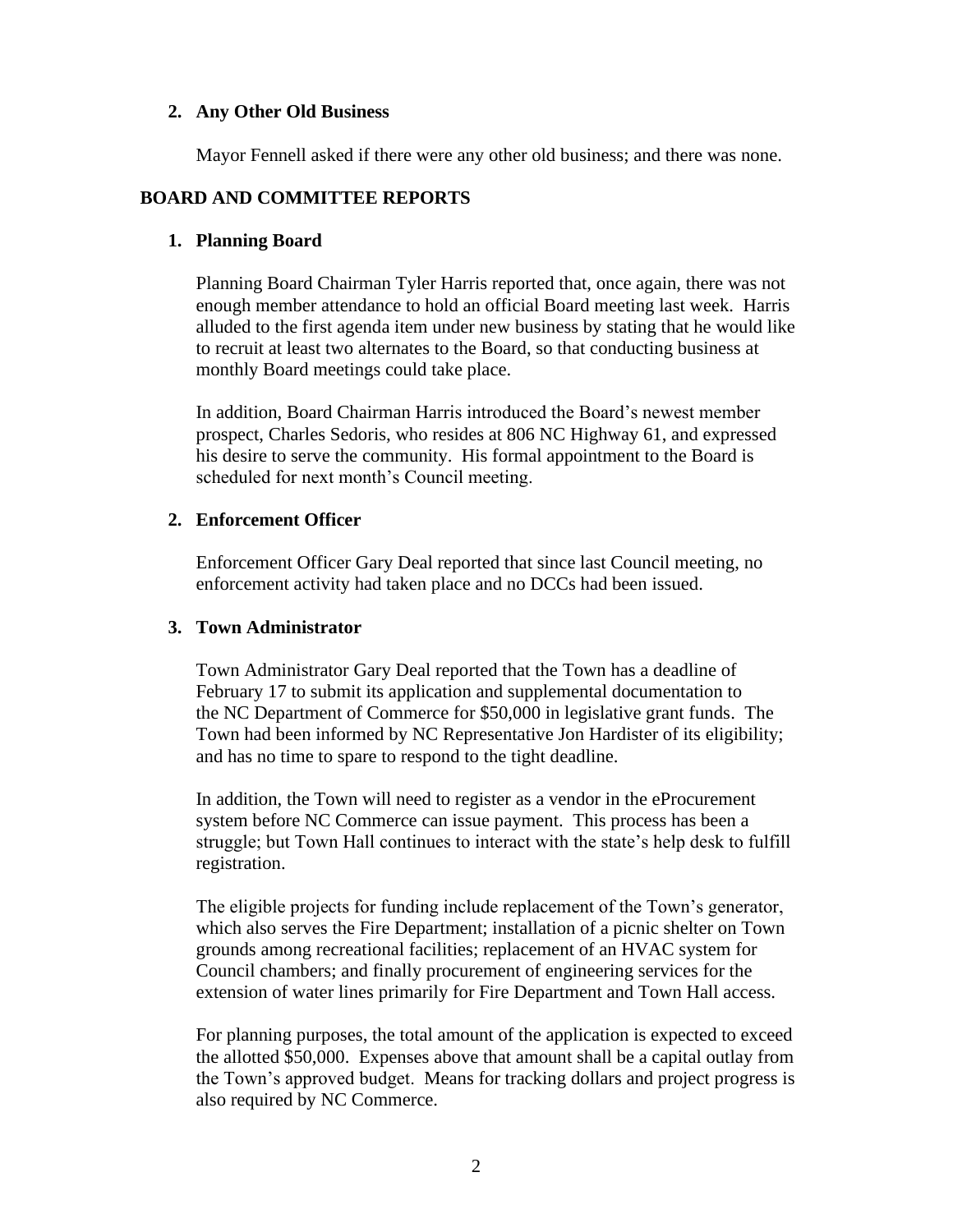Town Administrator Deal then stated that Guilford County has established a system by which trade permits could be applied for and issued online. The county permits chief asked if Whitsett, being the only municipality requiring DCCs, would be amenable to discontinuing its use of DCCs for trade permits. The requirement for DCCs for construction projects would remain.

Deal responded to the county affirmatively, and followed up with a notification to confirm. He also informed Planning Board Chairman Tyler Harris to remove this requirement from the Board's continuing work on a revised fee schedule for various development requests.

#### **NEW BUSINESS**

#### **1. Recruitment for Alternates for Planning Board**

Council Members offered to produce the names of possible interested parties to serve as alternates on the Planning Board to Board Chairman Harris.

#### **2. Discussion on Pay Range for Town Clerk**

After numerous opinions and input from Council Members and the Town Administrator, Council Member Craig York made a motion to establish a pay range of \$15-\$18/hour based on skill level, with after a 3-month probationary period, a performance review would occur to determine possible increased hourly wage; working hours would be determined based on job demands. Motion seconded by Council Member Cindy Wheeler, and the motion passed by unanimous vote.

[At the March Council meeting, the above 3-month probationary period was amended by to a 6-month probation to keep this requirement more in line with past hires. The amendment passed by unanimous vote.]

#### **3. Discussion on Selection Committee for Town Clerk**

Mayor Fennell appointed Mayor Pro Tem Jerry Rice, Council Member Craig York, Town Administrator Gary Deal, and Town Clerk Jo Hesson to participate in interviewing candidates for the Town Clerk position. He asked that interviews be scheduled soon, and that Council Member York handle arrangements.

#### **4. Any Items from Council Members**

Mayor Fennell asked for any items from Council Members; and Council Member Cindy Wheeler asked about any further information on the abandoned mobile home at the end of Whitsett Park Road. Town Administrator Deal replied that he had attempted several times to contact the owner to no avail; and had, therefore, turned over the matter to Guilford County for investigation and enforcement.